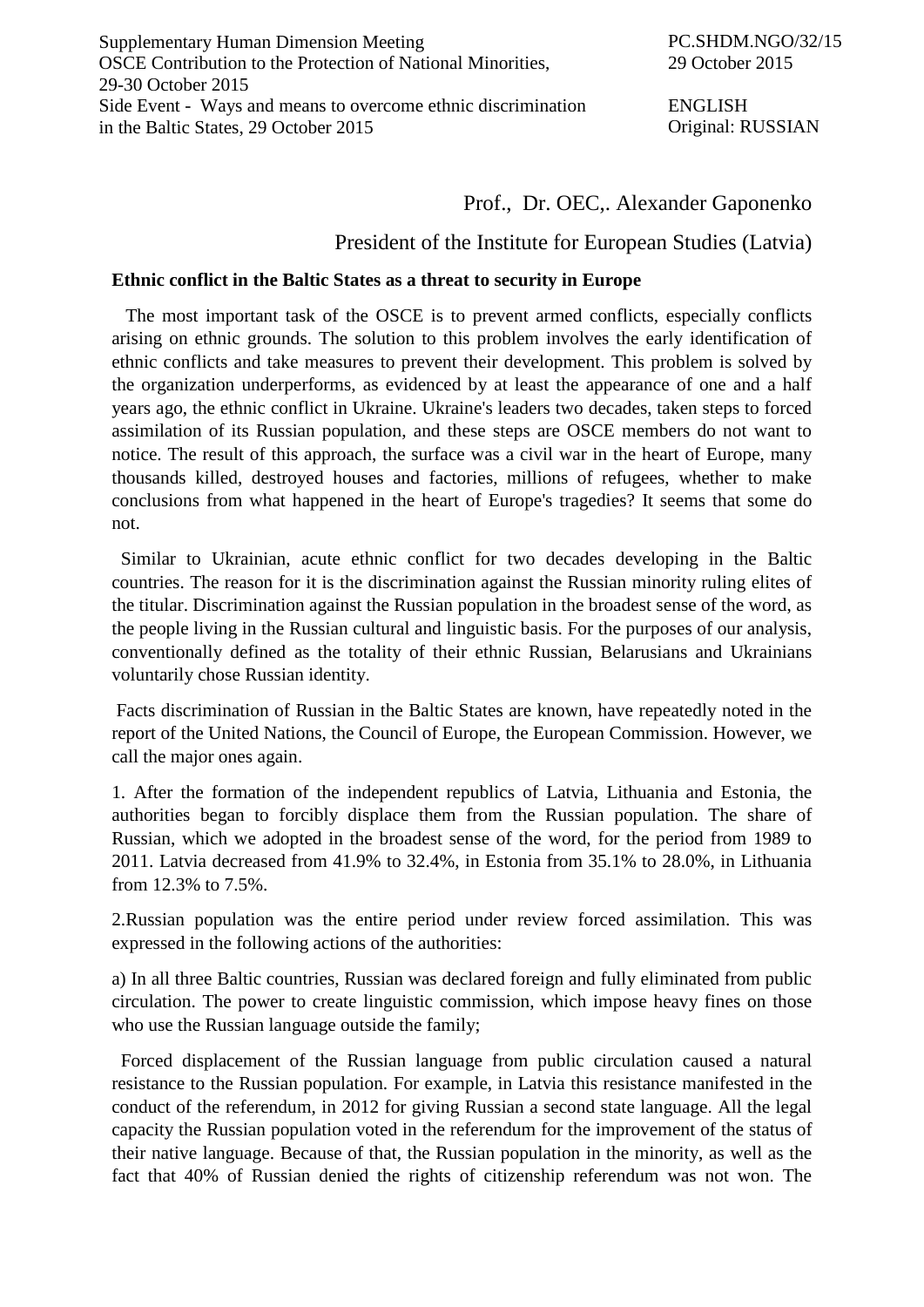republic's authorities have completely ignored the results of the referendum and only tightened the language policy of persecution of foreigners.

b) In all three Baltic countries to the top of the 2000s it was forcibly liquidated higher and secondary education in Russian at public expense;

c) In all three Baltic countries began to curtail education in secondary schools in Russian public funds.

 If the 1990/1991 biennium. in Russian in Latvia were enrolled 46.8% of children in the years 2014/2015. only 28.6%, which is significantly lower than the proportion of the total number of Russian inhabitants of the republic (32.4%).

 If in Estonia in 1995 in Russian enrolled 32.3% of the children in 2014 only 16.9% (the Russian share in the total population of 28.0%).

 Lithuania since 2003 has ceased to keep records of the number of students studying in Russian. There are data on the number of schools in which education is conducted in more than one language. In 2015, there were 42 pieces. or 3.5% of the total number of schools. Considering that the number of these schools included Russian and Polish schools, the Russian-language schools in the country have no more than 1.0%, and this despite the fact that Russian is home to more than 7.5%.

 The relatively high number of students in Russian schools in Latvia due to the massive protests that took place in the country in connection with the attempts of the authorities to ban education in Russian in 2003-2004. In these protests involving tens of thousands of people and they are allowed to defend the right to education in their native Russian language.

 In Lithuania and Estonia, the Russian public has not been as successful in defending their rights to education in their mother tongue,

In senior high school education in the Baltic States is already largely in languages of the titular nations of school programs are practically excluded items, telling children about their native Russian culture, history, or are given a distorted view.

d) practically stopped financing from the budget of cultural institutions that reproduce Russian culture. The museum exhibition devoted to the history eliminated Russian, from libraries confiscated and destroyed books in Russian.

d) In all three Baltic republics were abolished state television and radio channels broadcasting in Russian, imposed significant restrictions on the operation of private companies, broadcasting in Russian;

 Upon liquidation of own channels of mass communication in Russian, the authorities of the Baltic countries to impose a ban on the retransmission of television and radio channels from the Russian Federation, of which the Baltic Russian only, and may receive information in their native language, familiar with native culture. For Russian determine what information they can get, and what not.

 Remaining on the First Baltic television channel (PBC) is continuously subjected to punishment for the fact that the content of its programs does not match the official ideology imposed on the population by the current authorities. So, at the end of 2013 PBC three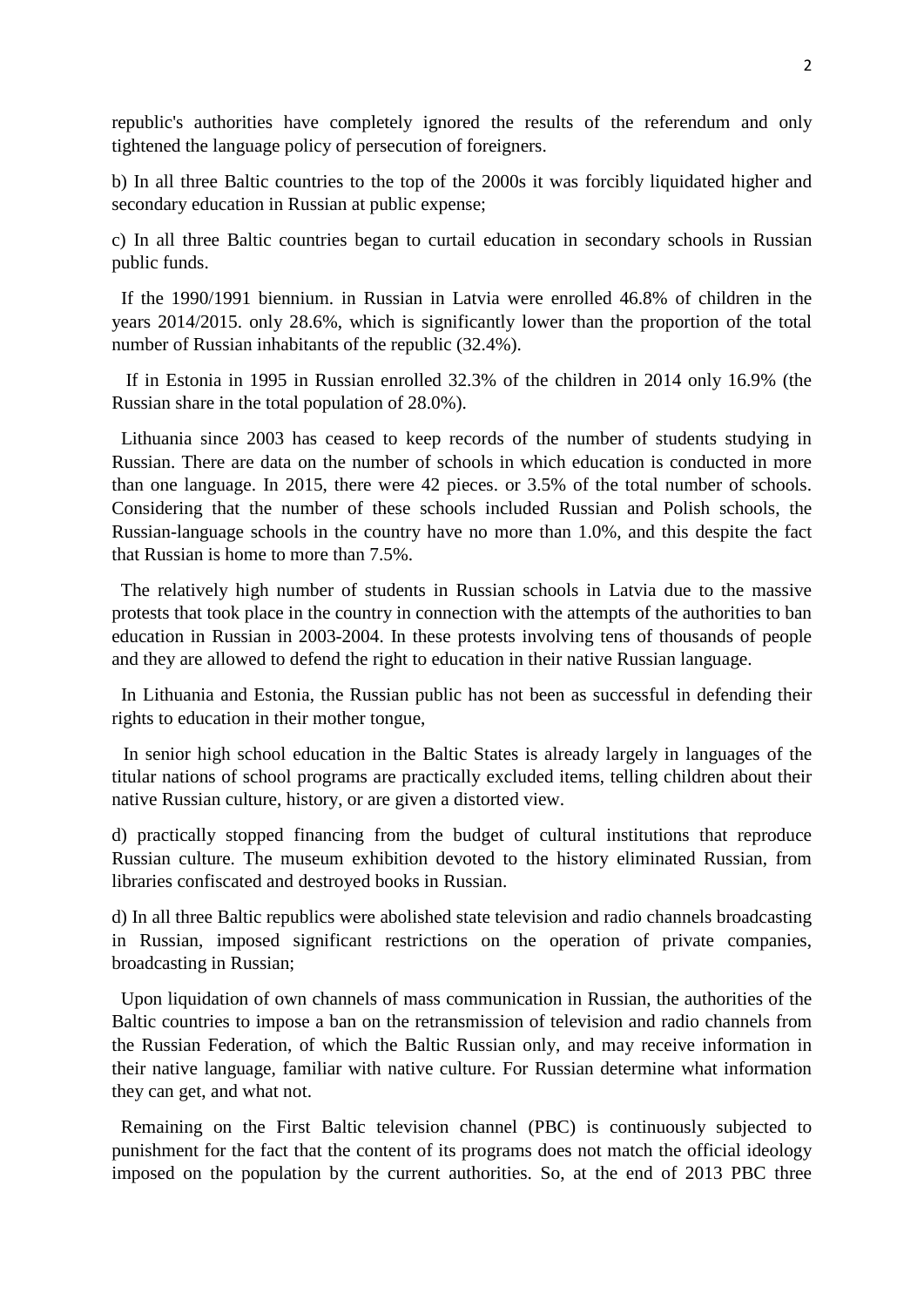months banned broadcasting in Lithuania. In May 2004, the PBC in Latvia was fined 3.6 thousand. Euros in October 2015, 10 thousand. Euro.

With all the restrictions on access to education in Russian, learn Russian culture, to have access to media in their own language, Russian continues to act as obedient taxpayers. It turns out that their taxes go to support the reproduction of national identity, Latvians, Lithuanians and Estonians. There is a clear ethnic exploitation.

3. In 1991, Latvia was forcibly deprived of citizenship rights of 700 thousand people, 300 thousand people in Estonia. Almost all of them were Russian. At the beginning of 2015 in Latvia was 262.2 thousand non-citizens in Estonia, 84,800 non-citizens.

 Russian non-citizens are not only eligible to participate in the political life of their country of residence for a quarter century, but also have more than eighty restrictions on social and economic rights, as compared to the citizens.

 Discrimination is most severe affects the position of the Russian population. Here is just one example of its impact on the performance of the natural reproduction of the population in Latvia.

The birth rate of the Latvian population in 1989 was 15.1 per thousand, the birth rate of 13.8 per thousand of the Russian population that is slightly different. In 2014, the birth rate was, respectively, 12.8 ppm at 5.9 ppm and Russian Latvians. That is, the birth rate among the Russian population has become more than twice lower than that of the Latvian population.

The mortality rate of the Latvian population in 1989 was 13.5 per thousand, Russian - 10.2 ppm, that is not very different. In 2014, the mortality rate was 12.6 Latvians ppm, that is virtually unchanged, but at the entire Russian he became 17.3 ppm, that is increased by more than half.

The calculation was made on the total number of Russian, Ukrainians and Belarusians in accordance with the earlier installation.

 Total, we see that if the natural growth of Latvians and Russian in 1989 was practically the same, by the end of life in the Republic of Latvia Latvians have preserved the natural increase of 0.3 per thousand, while the Russian extinction observed at 11.4 ppm. The difference in the natural movement of Latvians and Russian was 38 times! This is a clear indicator of the level is very symptomatic of discrimination of the Russian population in Latvia. In no other country in the world there are no such differences in the level of natural reproduction of various ethnic groups. A similar situation is observed with the natural movement against the Russian population of Lithuania and Estonia.

 The ruling elites of the Baltic republics, instead of being concerned about the improvement of relations with the Russian minority have a line on the complete suppression of its legal protests. As a target for the attacks they chose Russian community activists and movements for the rights of non-citizens.

All Russian activists Baltic authorities have identified the enemies of national security. The reports of the political police of their equated to international terrorists, chased by the state apparatus - organized surveillance against them, conduct searches of residence and work, to